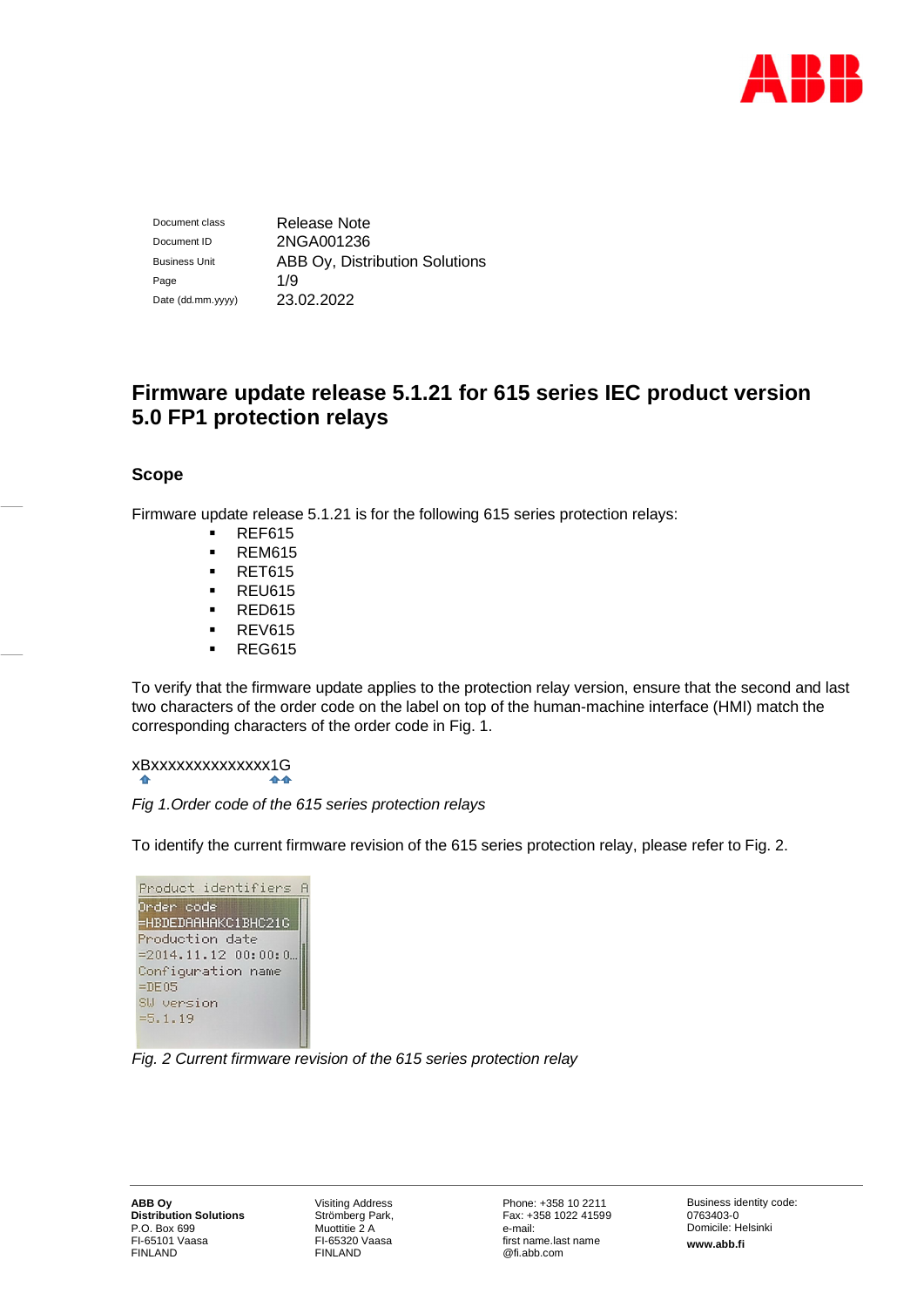

Page 2/9

Date 23.02.2022 Subject Firmware update release

## **Implemented usability improvement**

The firmware update release includes usability and operational improvement. The following improvements has been implemented:<sup>1</sup>

#### **Firmware update release 5.1.21:**

# **Protection**

- *Three-phase underexcitation protection UEXPDIS* function timer reset improvement. In switch onto fault situation, it could been possible that operate delay time not fully waited, when Definite Time (DT) mode selected.
- Enhancement to *Three-phase voltage-dependent overcurrent protection PHPVOC*. Earlier there has been narrow current range where PHPVOC start could have resetted incorrectly and such affecting function operation.

#### **Engineering**

**Analog and sensor input Angle correction range change. Current and voltage angle correction** factors setting range has been adjusted to -8.0000...8.0000 degrees.

 $<sup>1</sup>$  The relay firmware update may also include some minor usability improvements not listed in this note.</sup>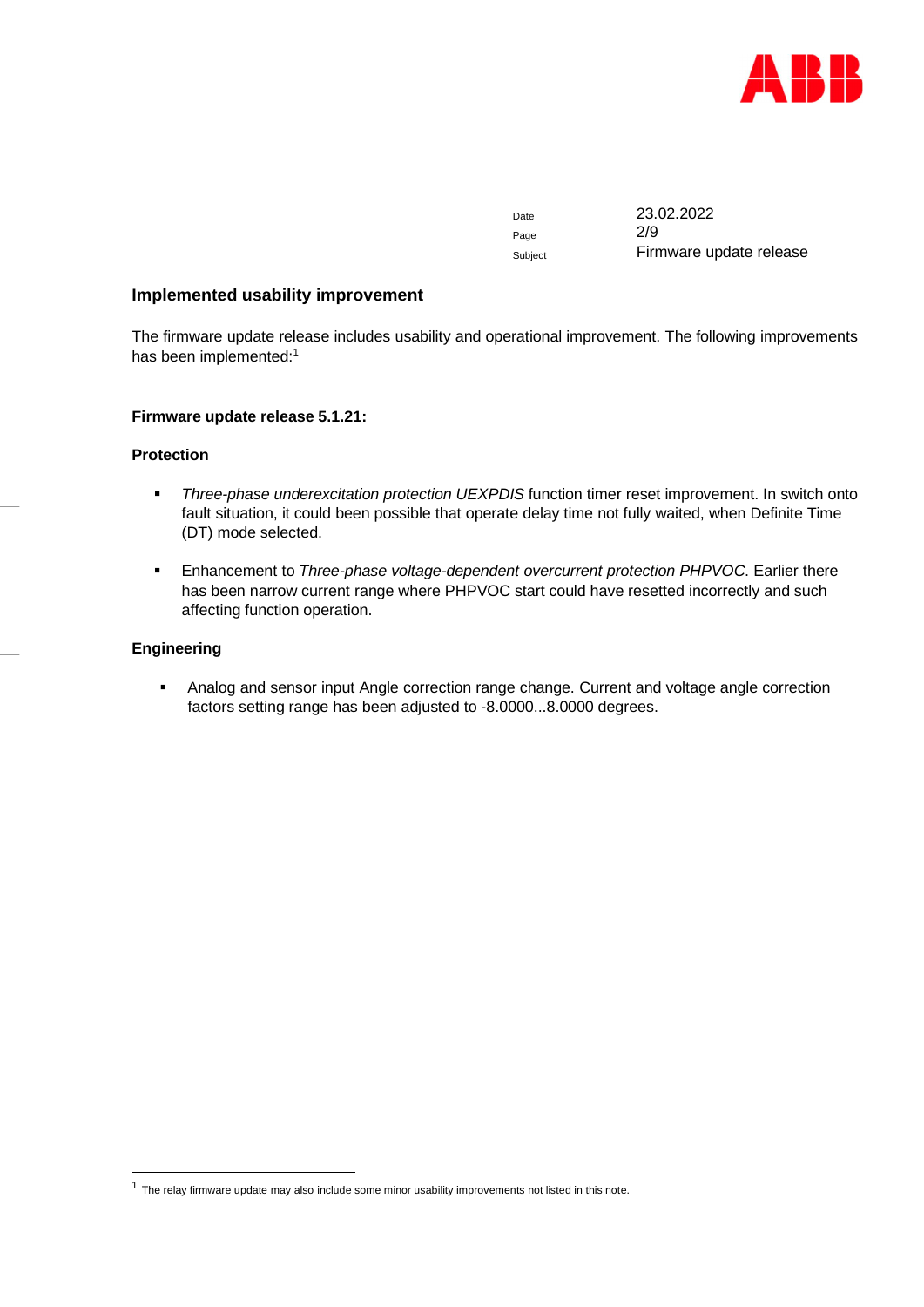

Page 3/9

Date 23.02.2022 Subject Firmware update release

## **Firmware update release 5.1.20:**

## **Cyber Security**

- Cyber security improvement to the MMS file transfer vulnerability. Following vulnerability (CVE, Common Vulnerabilities and Exposures) has been identified in the product and fixed by the update:
	- CVE-2021-22283

Additional details and mitigation methods can be found from mentioned (CVE, Common Vulnerabilities and Exposures) advisory.

## **Supervision**

- Multiple improvements to relay self-supervision.
	- Improvements areas including, but not limited to
	- fault self-recovery improvements and harmonization
	- fast self-recoveries
	- HMI indications
	- RAM & EEPROM supervision improvements
	- composition detection improvement

More information and details at latest product Technical Manual under chapter Self-supervision.

## **Protection**

- REM615: *Stabilized and instantaneous differential protection for machines MPDIF* improvement on fault indication clearance conditions. Before it has been possible that fault has been cleared, but fault LED might have been still active at HMI, until motor is stopped.
- REM615: *Stabilized and instantaneous differential protection for machines MPDIF* improvement to CT ratio correction handling. Now also Sample Based MPDIF calculation can take account CT ratio correction.
- RED615: *Line differential protection with in-zone power transformer LNPLDF*, improving CT connection type 2 measurement buffer handling and such stabilizing LNPLDF operation.

#### **Communication**

**IMPROVEMENT TO KIMP IMPROVERGER** improvement event reporting, to avoid excess measurement overflow under certain network conditions.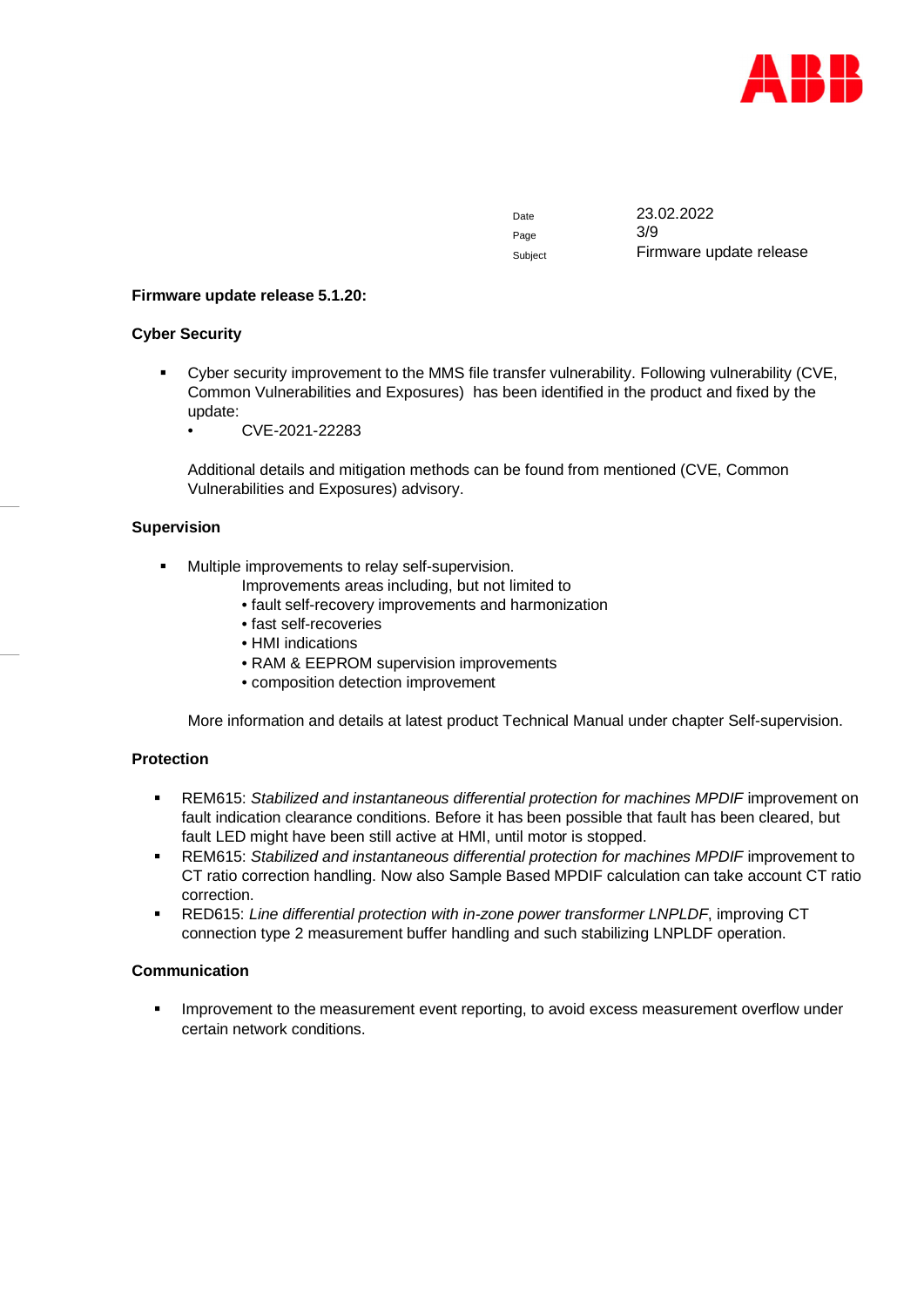

Page 4/9

Date 23.02.2022 Subject **Firmware update release** 

## **Firmware update release 5.1.19:**

## **Cyber Security**

- Cyber Security improvements to the "Ripple20" vulnerability in TCP/IP communication stack for normal product usage conditions. Following vulnerabilities has been identified in the product and fixed by the update:
	- CVE-2020-11907
	- CVE-2020-11909
	- CVE-2020-11910
	- CVE-2020-11911
	- CVE-2020-11912

*Note! Some of the security scanners might still report existence of Ripple20 vulnerability after the update. This is a false positive, since the scanners indicate the presence of the IP stack, without being able to check the vulnerability and its fixes.*

## **Supervision**

 Improving Time counter rollover in relay's communication module that may have caused internal relay fault with error code *IRF116 COM card error* and relay to self-reboot after time interval(s) which is divisible by ~50 days from previous restart.

# **Protection**

 RED615: 2nd harmonic de-blocking condition improved in *Line differential protection with in-zone power transformer LNPLDF* function to use vector group matched, CT ratio corrected currents instead of directly measured primary currents. Using the directly measured primary currents may have caused the 2nd harmonic blocking to be deactivated too soon.

#### **Communication**

- **IMPROVEMENT ON GOOSE receiving. In a system where one relay is receiving GOOSE** communication from multiple senders, it is possible that a communication break in one sender might impact handling of received values from other senders.
- Improving IEEE 1588 (PTPv2) Time synchronization when using non-zero (ID>0) PTP Domain ID. Enhancement at transparent clock peer-to-peer measurement and improving Path delay compensation. (Compensating delay for long communication cables).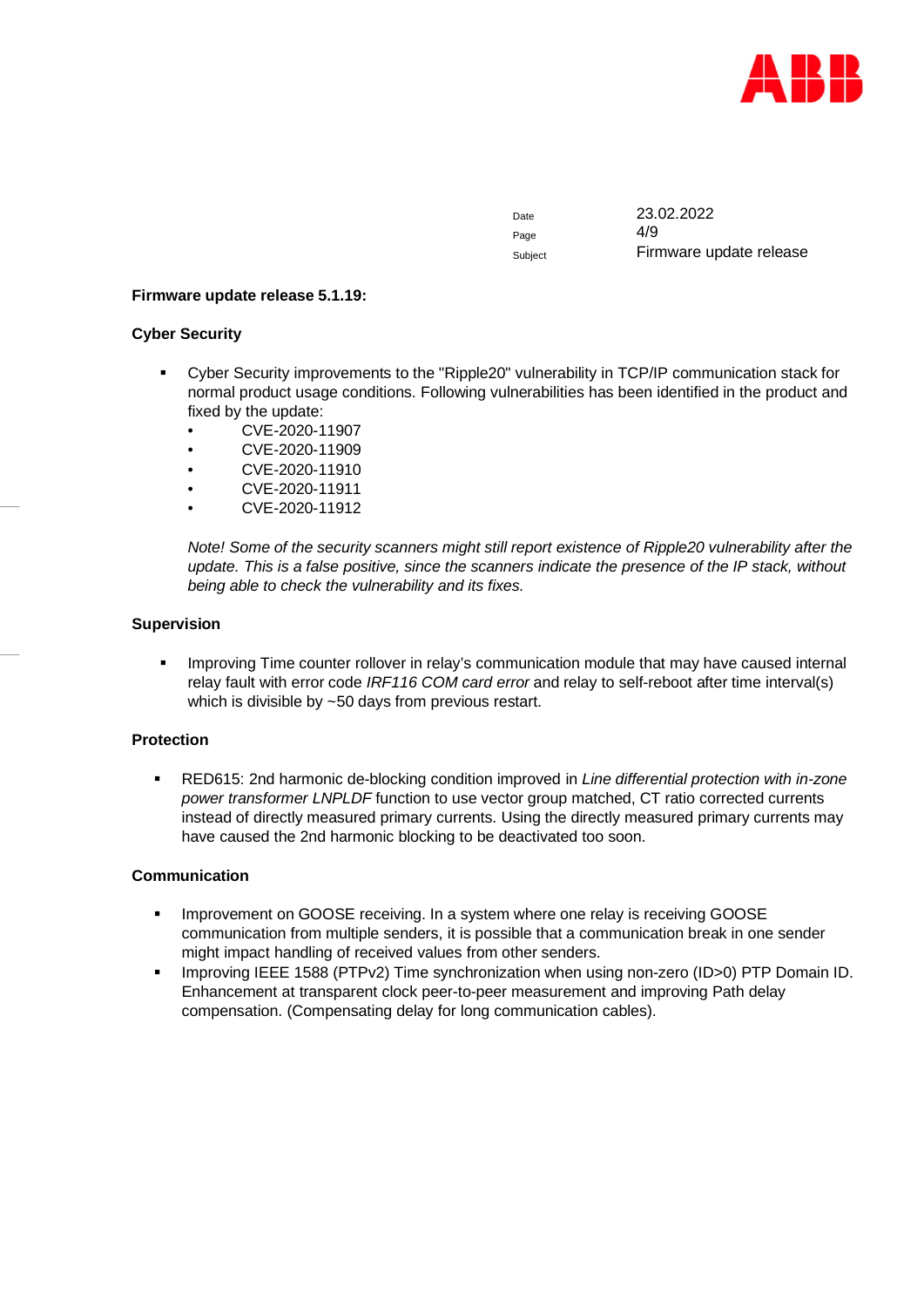

Page 5/9

Date 23.02.2022 Subject Firmware update release

#### **Firmware update release 5.1.18:**

## **HMI**

**IMPROVEMENTS TO LHMI firmware updating to prevent unwanted downgrade. Earlier it was possible** that LHMI firmware updated in SW patch by FUT got downgraded when factory restore was done.

## **Firmware update release 5.1.17:**

## **Communication**

 The relay allows the use of line differential communication modules COM0008 and COM0010, revision M.

#### **Supervision**

Improvement enables generic control point SPCGAPC data preservation during a watchdog reset.

## **Firmware update release 5.1.16:**

#### **Protection**

 The improvement to the Multifrequency admittance-based earth-fault protection MFADPSDE in "Intermittent EF" -setting mode requires one more peak detection after operation timer elapsed before operate output activation.

## **Communication**

- **IMPROVEMENT ENGLISHS IN EXAM** Improvement enables the cyclic reporting of the unbalance currents from the Capacitor bank protection CUBPTOC and HCUBPTOC.
- Improvement to the Frequency measurement FMMXU avoids unnecessary reporting during momentary vector shift situations.
- SNTP improvement to possible time synchronization interrupt alarms in HSR Ethernet topology.
- Internal time synchronization startup improvement.

#### **Supervision**

Self-supervision recovery time improved in case of IRF Code 83 or 116 after 1 hour since previous.

#### **Firmware update release 5.1.15:**

#### **Supervision**

Self-supervision performance improvement to the internal CPU memory supervision.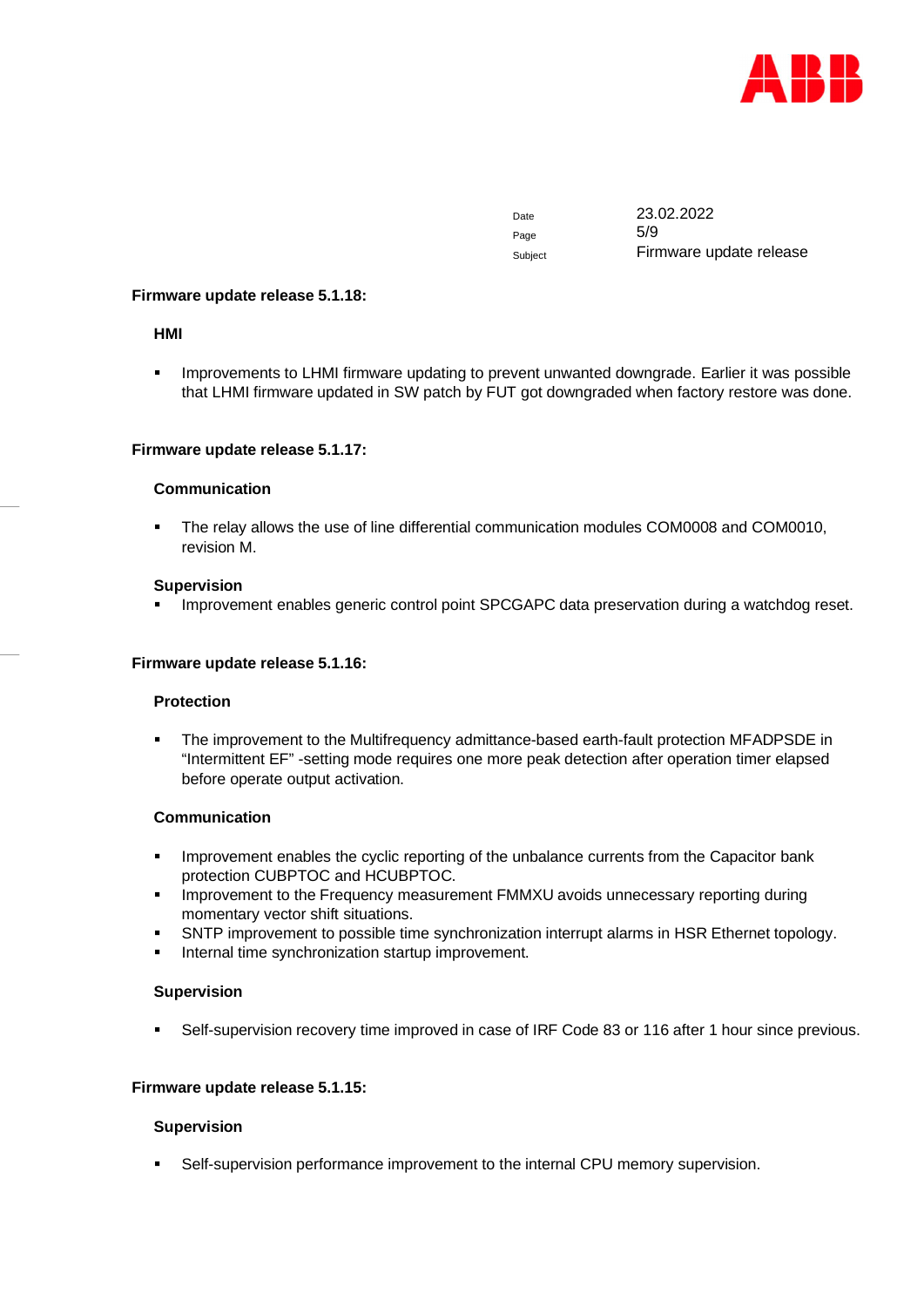

Page 6/9

Date 23.02.2022 Subject **Firmware update release** 

#### **Firmware update release 5.1.14:**

## **Communication**

- SNTP time synchronization performance improvement with time masters those are drifting approx. more than 200 ppm from the GPS time which could cause unwanted Synch status up/down events.
- Internal GOOSE performance improvement.

## **Supervision**

- Handling of the RTD card internal fault situation improved.
- Correction that avoids unexpected self-restarting of the relay during specific start-up situations.
- Internal performance improvement to the SPCGAPC and OLATCC functions avoiding unnecessary Warning Code 2 during relay start-up situations with higher load configurations.

## **Firmware update release 5.1.13:**

#### **Protection**

 The improvement for the Wattmetric-based earth-fault protection WPWDE increases the function sensitivity in intermittent earth-faults when the fault has fault resistance > 100 Ohm.

# **Communication**

- **IMPROVEMENT 1588 THE SYNCHROW MET SHOW SHOW THE IMPROVER SITUATION.**
- Time synchronization performance improvement for less accurate time master setups causing unwanted Synch status up/down events.
- Limitation to the maximum number of files that can be opened by the MMS client. This improves the situation with certain types of MMS clients stressing the relay's filesystem and then causing the Internal Fault "File system error" (Fault code 7).
- Correction to the Modbus protocol initialization in cases where the Modbus is used together with the Profibus/SPA-ZC302. Correction prevents unexpected self-restarting of the relay in the situations where the Modbus is not first manually initialized by restarting the relay after Modbus is enabled.

#### **Supervision**

- Self-supervision recovery handling improved in case of IRF Code 79.
- Internal diagnostic improvement for the self-supervision.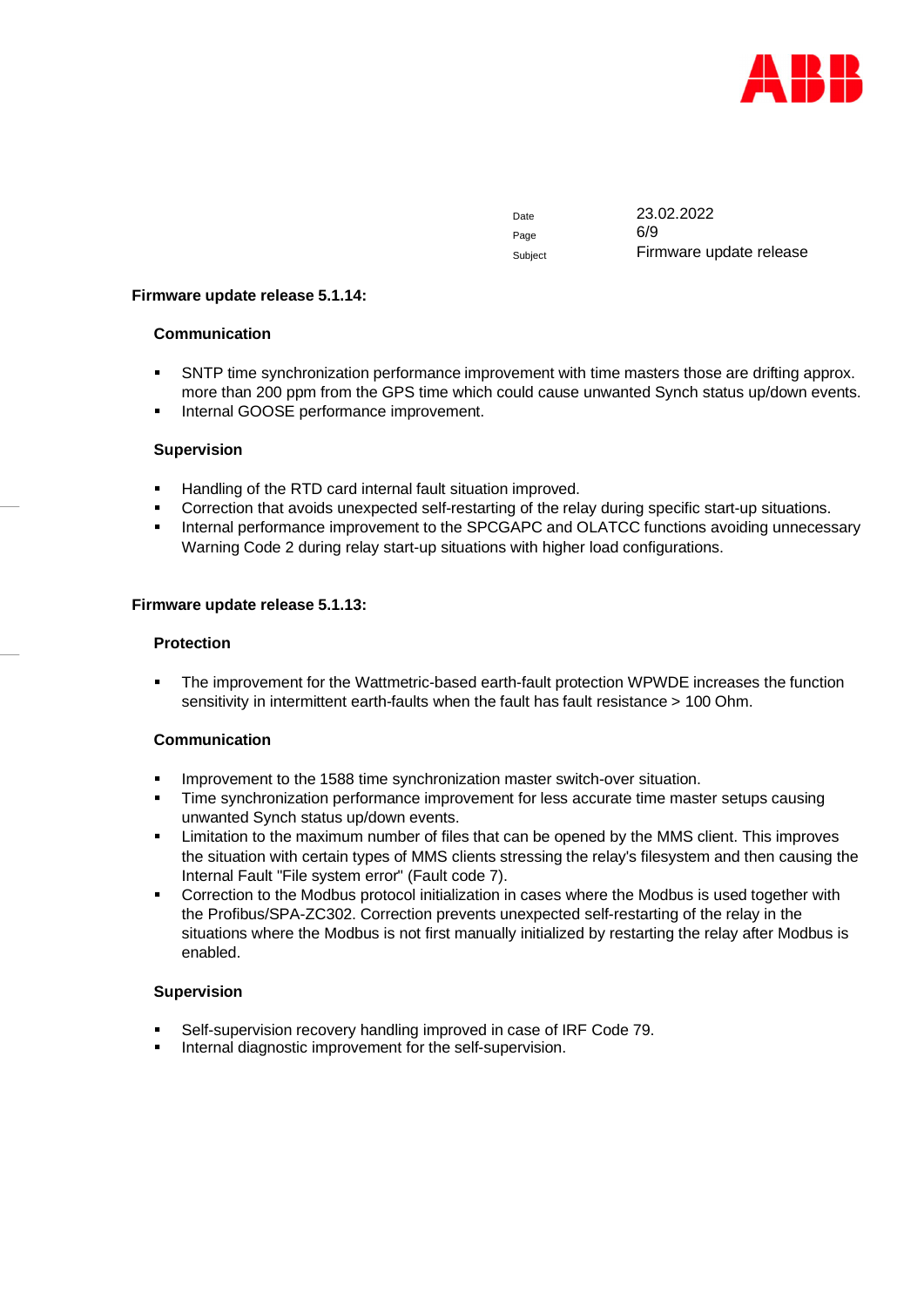

Page 7/9

Date 23.02.2022 Subject **Firmware update release** 

## **Firmware update release 5.1.12:**

## **Protection**

 Time alignment correction for the line differential protection when the IEC 61850-9-2 LE is enabled in one of the RED615 pair devices only which was then previously causing the differential currents measured incorrecly.

## **Communication**

- **IMPROVED the SNTP time synchronization tolerance that is avoiding unwanted switching between** primary and secondary time sync masters with less accurate time sync masters.
- Improved the IEC 61850 quality attribute handling for the transformer tap changer control (OLATCC) position.

## **Firmware update release 5.1.11:**

## **Control**

**IMPROVEMENT TO the synchrocheck function for preventing unexpected short-period reset of** SYNC\_OK output. The reset could have be seen in vector shift situations earlier.

# **Engineering**

 Test mode usability improvement allows to select a binary input, from a Local HMI setting parameter, as a source for setting the protection relay to test mode.

#### **HMI**

Improvement to the local HMI reaction to very short and repetitive auxiliary power interruptions.

#### **Communication**

- **IMPROVEMENT THE 1588 STANST 1588 TEADER 1588 THE 1588 THE STANS** in Provension to the 1588 time synch source is not being selected but the Switch or HSR Ethernet topology is being used.
- Improved the communication performance in very rare and high communication load condititions.

#### **Supervision**

Self-supervision recovery time improved in case of IRF Code 83 or 116.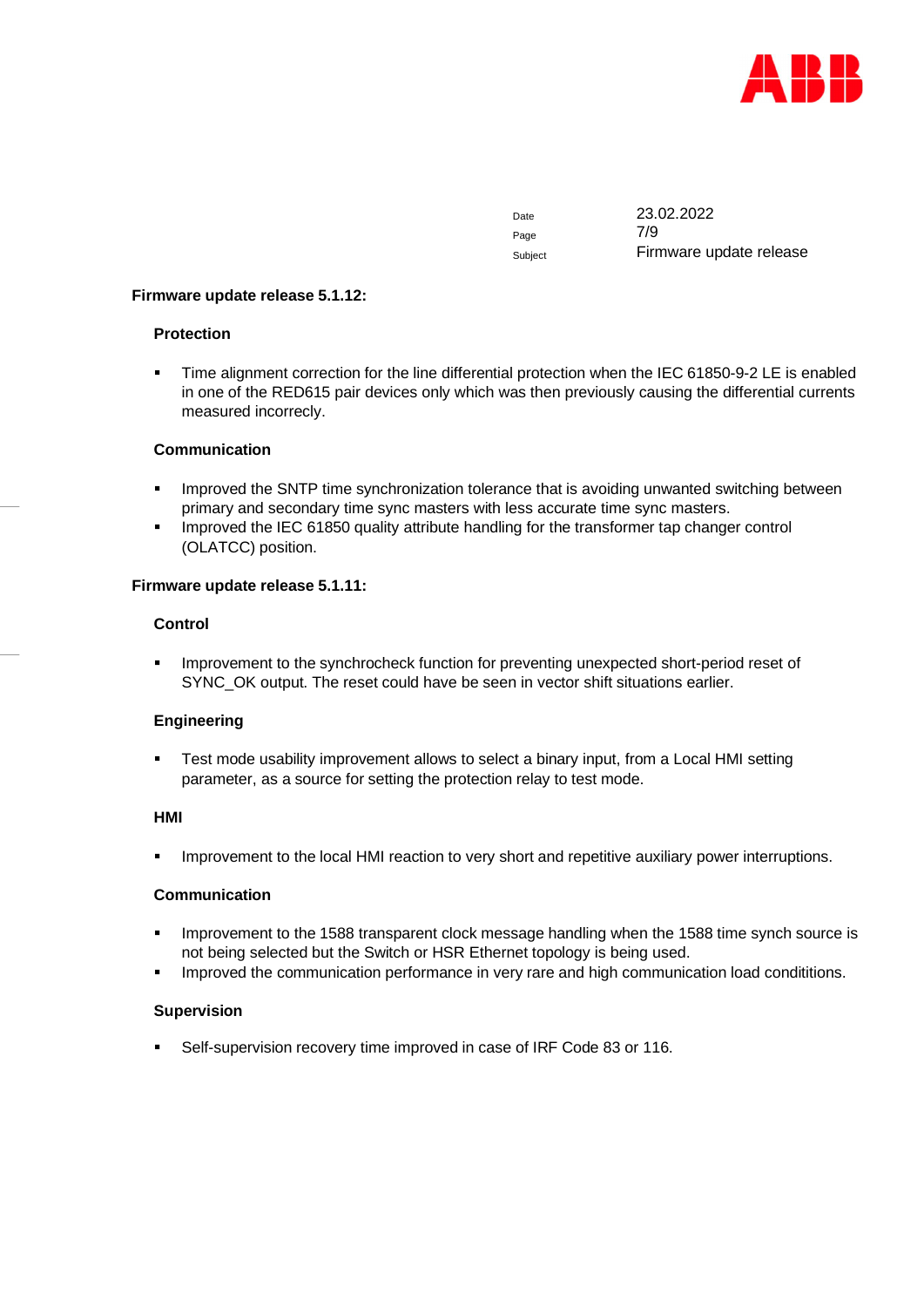

Page 8/9

Date 23.02.2022 Subject **Firmware update release** 

## **Firmware update release 5.1.10:**

## **Engineering**

Improved time multiplier setting range from 0.05 to 0.025 in local HMI.

## **Protection**

- The 2nd harmonic blocking takes into account the "CT ratio correction" setting in line differential protection LNPLDF.
- **IMPROVEMENT ACTE 2015 IMPROVERGENT IMPLE ACTES 12 IMPROVERGENT ACTES** IMPROVERGENT IMPROVERGENT IMPROVERGENT And IMPROVERGENT And and voltage total harmonic distortion VMHAI in case of short duration disturbances.

## **Firmware update release 5.1.9:**

## **Control**

Improvement to autorecloser (DARREC) function operation with second autoreclosing sequence.

#### **Protection**

- Improved third harmonic based stator earth-fault protection H3EFPSEF so that the voltages from different sources are compensated leading to zero differential voltage in healthy situation. Earlier this was the case only if the voltage transformer ratios were same on the both side of the generator.
- **IMPROVEMENT to the third harmonic based stator earth-fault protection H3EFPSEF when network** frequency is outside operation range.

## **Communication**

 Improvement to current and voltage harmonics demand value reporting for IEC 61850 communication.